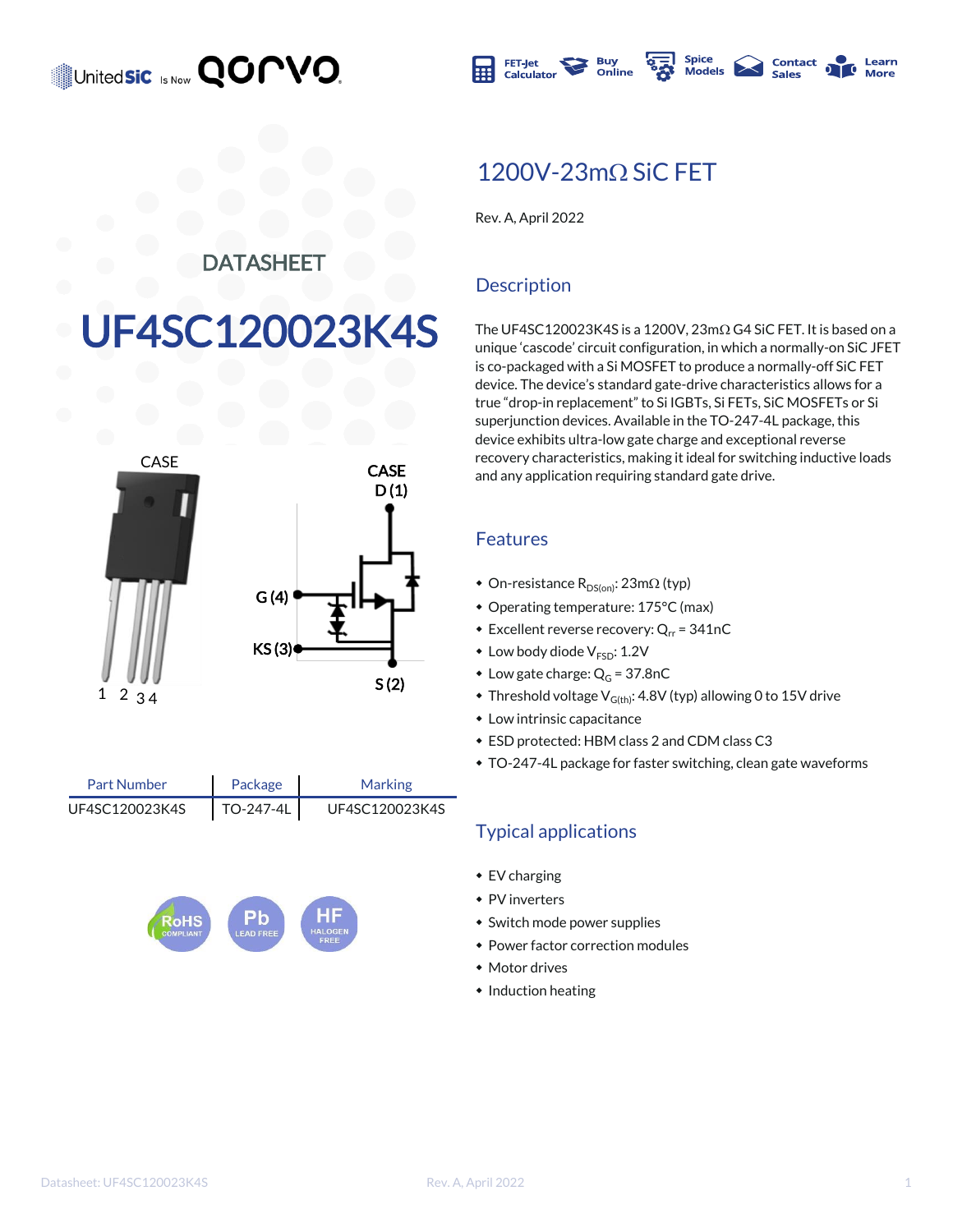



#### Maximum Ratings

| Parameter                                                            | Symbol                                               | <b>Test Conditions</b> | Value          | <b>Units</b> |
|----------------------------------------------------------------------|------------------------------------------------------|------------------------|----------------|--------------|
| Drain-source voltage                                                 | $V_{DS}$                                             |                        | 1200           |              |
|                                                                      |                                                      | DC                     | $-20$ to $+20$ |              |
| Gate-source voltage                                                  | $V_{GS}$                                             | AC (f > 1Hz)           | $-25$ to $+25$ |              |
| Continuous drain current <sup>1</sup>                                | I <sub>D</sub>                                       | $T_c \leq 95^{\circ}C$ | 53             | A            |
| Pulsed drain current <sup>2</sup>                                    | I <sub>DM</sub>                                      | $T_c = 25$ °C          | 204            | A            |
| Single pulsed avalanche energy <sup>3</sup>                          | $E_{AS}$                                             | L=15mH, $I_{AS}$ =4.1A | 126            | mJ           |
| SiC FET dv/dt ruggedness                                             | dv/dt                                                | $V_{DS}$ $\leq$ 800V   | 150            | V/ns         |
| Power dissipation                                                    | $P_{\text{tot}}$                                     | $T_c = 25^{\circ}C$    | 385            | W            |
| Maximum junction temperature                                         | $I_{J,max}$                                          |                        | 175            | $^{\circ}$ C |
| Operating and storage temperature                                    | $\mathsf{T}_{\mathsf{J}}, \mathsf{T}_{\mathsf{STG}}$ |                        | $-55$ to 175   | °C           |
| Max. lead temperature for soldering,<br>1/8" from case for 5 seconds | $\mathsf{T}_{\mathsf{L}}$                            |                        | 250            | $^{\circ}C$  |

1. Limited by bondwires

2. Pulse width  $\mathsf{t}_\mathsf{p}$  limited by  $\mathsf{T}_{\mathsf{J},\mathsf{max}}$ 

3. Starting  $T_J$  = 25°C

#### Thermal Characteristics

| Parameter                            | Symbol                         | <b>Test Conditions</b> | Value |             |      | <b>Units</b> |
|--------------------------------------|--------------------------------|------------------------|-------|-------------|------|--------------|
|                                      |                                |                        | Min   | $\tau_{VD}$ | Max  |              |
| Thermal resistance, junction-to-case | $\mathsf{R}_{\theta\text{JC}}$ |                        |       | 0.3         | 0.39 | °C/W         |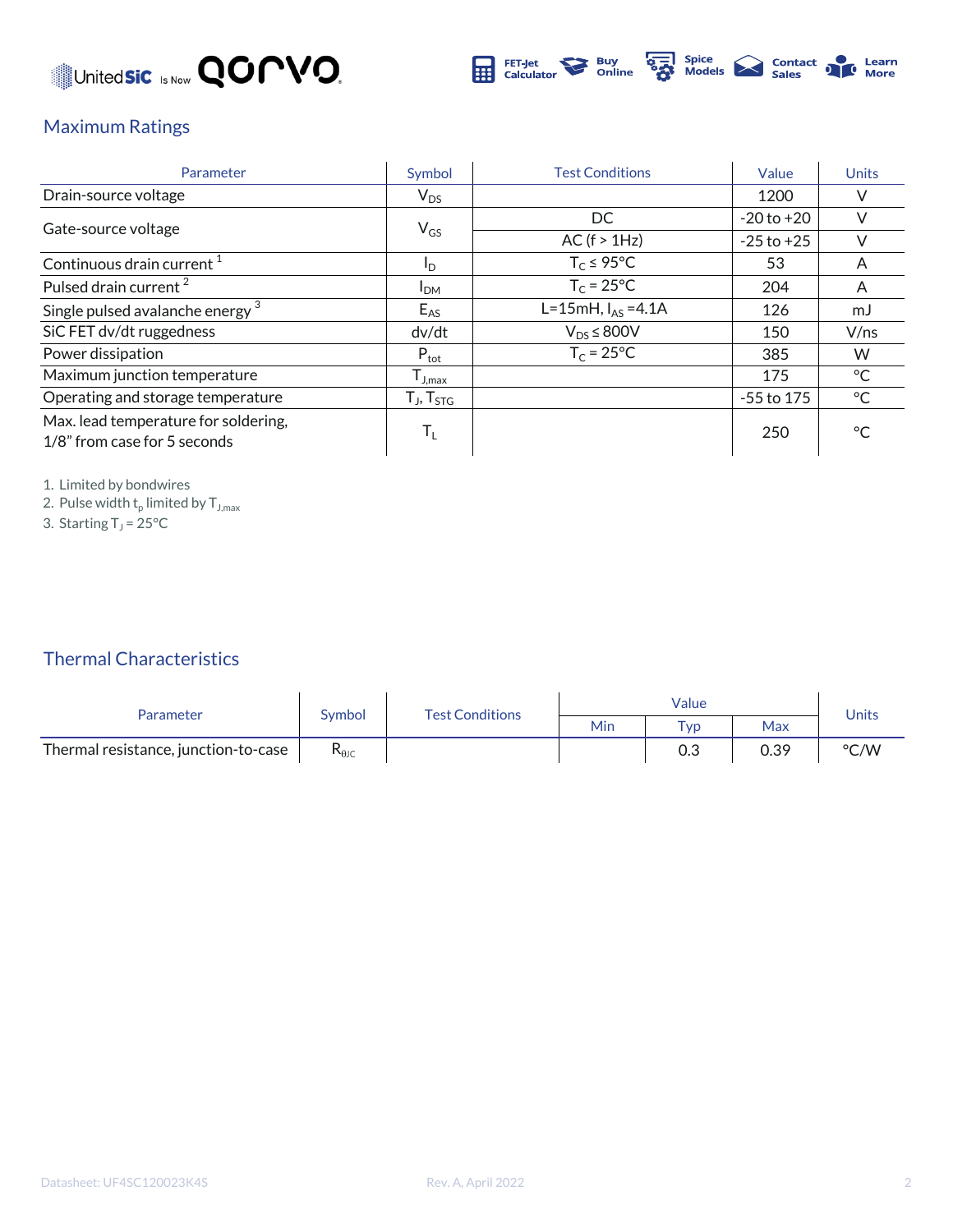Unitedsic Is Now **QOMVO** 



**SEARCH Spice**<br> **Sales** De Learn<br> **Sales** De More

### Electrical Characteristics ( $T_J$  = +25°C unless otherwise specified)

#### Typical Performance - Static

| Parameter                      | Symbol                                 | <b>Test Conditions</b>                                          | Value      |     |            |              |
|--------------------------------|----------------------------------------|-----------------------------------------------------------------|------------|-----|------------|--------------|
|                                |                                        |                                                                 | <b>Min</b> | Typ | <b>Max</b> | <b>Units</b> |
| Drain-source breakdown voltage | BV <sub>DS</sub>                       | $V_{GS}$ =0V, $I_D$ =1mA                                        | 1200       |     |            | $\vee$       |
| Total drain leakage current    | $I_{DSS}$                              | $V_{DS} = 1200V,$<br>$V_{GS}$ =0V, T <sub>1</sub> =25°C         |            | 2   | 60         | μA           |
|                                |                                        | $V_{DS} = 1200V,$<br>$V_{GS} = 0V$ , T <sub>1</sub> =175°C      |            | 20  |            |              |
| Total gate leakage current     | $I_{GSS}$                              | $V_{DS} = 0V$ , T <sub>J</sub> =25°C,<br>$V_{GS} = -20V / +20V$ |            | 6   | 20         | μA           |
| Drain-source on-resistance     | $R_{DS(on)}$                           | $V_{GS} = 12V$ , $I_D = 40A$ ,<br>$T_1 = 25^{\circ}C$           |            | 23  | 29         | $m\Omega$    |
|                                |                                        | $V_{GS} = 12V$ , $I_{D} = 40A$ ,<br>$T_i = 125^{\circ}C$        |            | 42  |            |              |
|                                |                                        | $V_{GS} = 12V$ , $I_{D} = 40A$ ,<br>$T_i = 175$ °C              |            | 57  |            |              |
| Gate threshold voltage         | $\mathsf{V}_{\mathsf{G}(\mathsf{th})}$ | $V_{DS} = 5V$ , $I_D = 10mA$                                    | 4          | 4.8 | 6          | V            |
| Gate resistance                | $R_G$                                  | f=1MHz, open drain                                              |            | 4.5 |            | $\Omega$     |

#### Typical Performance - Reverse Diode

| Parameter                                     | Symbol               | <b>Test Conditions</b>                                                    | Value |      |      |              |
|-----------------------------------------------|----------------------|---------------------------------------------------------------------------|-------|------|------|--------------|
|                                               |                      |                                                                           | Min   | Typ  | Max  | <b>Units</b> |
| Diode continuous forward current <sup>1</sup> | $I_{\rm S}$          | $T_c \leq 95^{\circ}C$                                                    |       |      | 53   | A            |
| Diode pulse current <sup>2</sup>              | I <sub>S,pulse</sub> | $T_c = 25^{\circ}C$                                                       |       |      | 204  | A            |
| Forward voltage                               | V <sub>FSD</sub>     | $V_{GS} = 0V$ , $I_S = 20A$ ,<br>$T_i = 25^{\circ}C$                      |       | 1.2  | 1.35 | $\vee$       |
|                                               |                      | $V_{GS} = 0V$ , $I_S = 20A$ ,<br>$T_i = 175^{\circ}C$                     |       | 1.65 |      |              |
| Reverse recovery charge                       | $Q_{rr}$             | $V_R = 800V$ , $I_S = 40A$ ,<br>$V_{GS}$ =0V, R <sub>G</sub> =30 $\Omega$ |       | 341  |      | nC           |
| Reverse recovery time                         | $t_{rr}$             | $di/dt = 2100A/\mu s$ ,<br>$T_1 = 25^{\circ}C$                            |       | 27   |      | ns           |
| Reverse recovery charge                       | $Q_{rr}$             | $V_R = 800V$ , $I_S = 40A$ ,<br>$V_{GS}$ =0V, R <sub>G</sub> =30 $\Omega$ |       | 374  |      | nC           |
| Reverse recovery time                         | $t_{rr}$             | $di/dt = 2100A/\mu s$ ,<br>$T_1 = 150^{\circ}C$                           |       | 30   |      | ns           |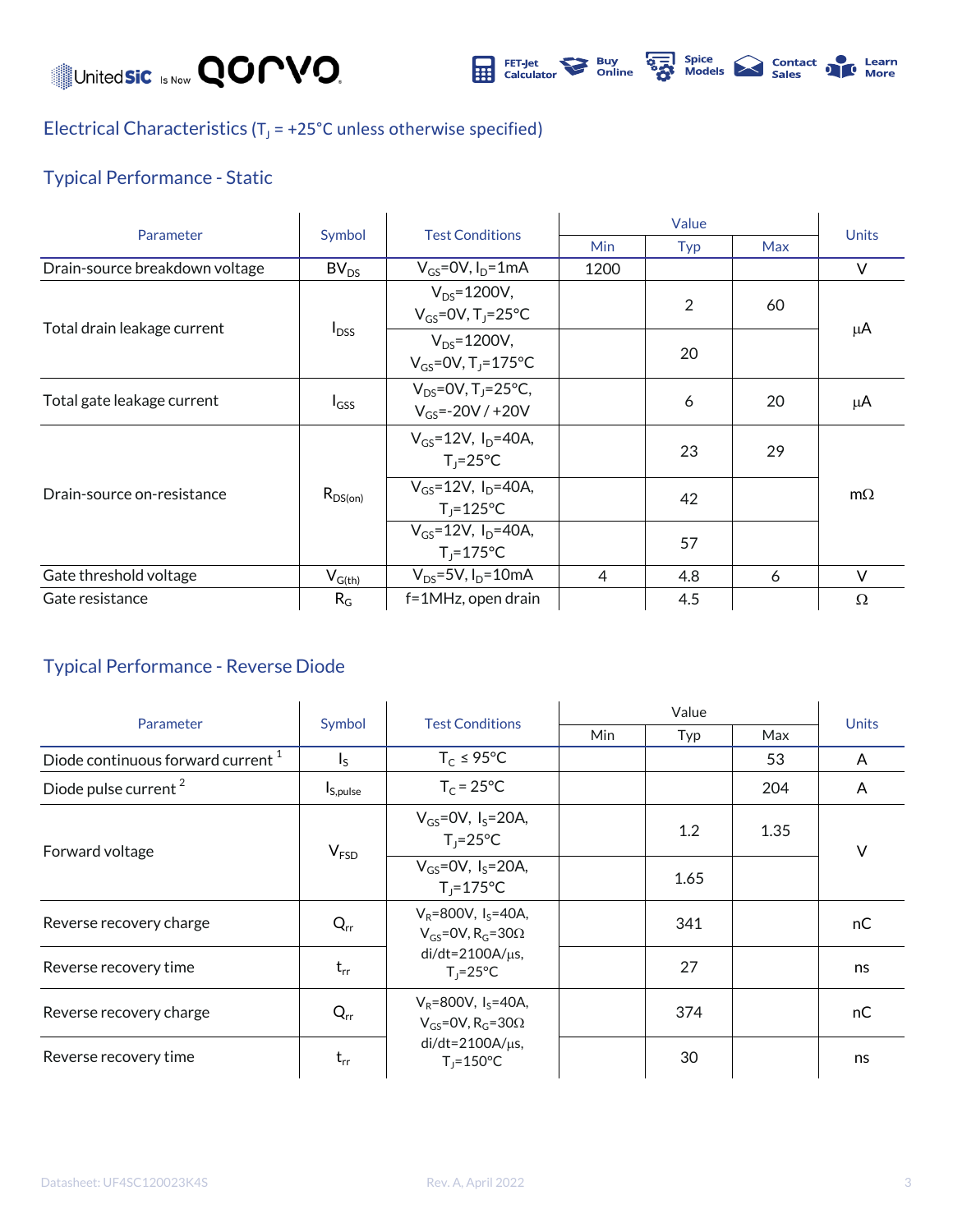



#### Typical Performance - Dynamic

| Parameter                                       | Symbol                      | <b>Test Conditions</b>                                                                                                                                                                                                                                                                            | Value |      |            |              |
|-------------------------------------------------|-----------------------------|---------------------------------------------------------------------------------------------------------------------------------------------------------------------------------------------------------------------------------------------------------------------------------------------------|-------|------|------------|--------------|
|                                                 |                             |                                                                                                                                                                                                                                                                                                   | Min   | Typ  | <b>Max</b> | <b>Units</b> |
| Input capacitance                               | $C_{\text{iss}}$            | $V_{DS}$ =800V, $V_{GS}$ =0V<br>$f=100kHz$                                                                                                                                                                                                                                                        |       | 1430 |            |              |
| Output capacitance                              | $\mathsf{C}_{\mathsf{oss}}$ |                                                                                                                                                                                                                                                                                                   |       | 85   |            | pF           |
| Reverse transfer capacitance                    | $C_{\text{rss}}$            |                                                                                                                                                                                                                                                                                                   |       | 2    |            |              |
| Effective output capacitance, energy<br>related | $C_{\text{oss}(er)}$        | $V_{DS}$ =0V to 800V,<br>$V_{GS} = 0V$                                                                                                                                                                                                                                                            |       | 108  |            | pF           |
| Effective output capacitance, time<br>related   | $C_{\text{oss(tr)}}$        | $V_{DS} = 0V$ to 800V,<br>$V_{GS} = 0V$                                                                                                                                                                                                                                                           |       | 200  |            | pF           |
| $Coss$ stored energy                            | $E_{\rm oss}$               | $V_{DS} = 800V, V_{GS} = 0V$                                                                                                                                                                                                                                                                      |       | 35   |            | $\mu$ J      |
| Total gate charge                               | $Q_G$                       | $V_{DS} = 800V, I_D = 40A,$                                                                                                                                                                                                                                                                       |       | 37.8 |            |              |
| Gate-drain charge                               | $Q_{GD}$                    | $V_{GS}$ = 0V to 15V                                                                                                                                                                                                                                                                              |       | 8    |            | пC           |
| Gate-source charge                              | $Q_{GS}$                    |                                                                                                                                                                                                                                                                                                   |       | 11.8 |            |              |
| Turn-on delay time                              | $t_{\text{d}( \text{on})}$  |                                                                                                                                                                                                                                                                                                   |       | 10   |            | ns           |
| Rise time                                       | $t_r$                       | Note 4 and 5,<br>$V_{DS}$ =800V, I <sub>D</sub> =40A, Gate                                                                                                                                                                                                                                        |       | 24   |            |              |
| Turn-off delay time                             | $t_{d(\rm off)}$            | Driver = 0V to +15V,                                                                                                                                                                                                                                                                              |       | 72   |            |              |
| Fall time                                       | $t_f$                       | $R_{G ON} = 1\Omega$ , $R_{G OFF} = 18\Omega$ ,<br>inductive Load,<br>FWD: same device with $V_{GS}$<br>= 0V and $R_G = 18\Omega$ ,<br>Snubber: $R_s = 20\Omega$ ,<br>$C_s = 100pF$<br>$T_1 = 25^{\circ}C$                                                                                        |       | 13.6 |            |              |
| Turn-on energy including $R_s$ energy           | $E_{ON}$                    |                                                                                                                                                                                                                                                                                                   |       | 599  |            | $\mu$ J      |
| Turn-off energy including $R_s$ energy          | $E_{OFF}$                   |                                                                                                                                                                                                                                                                                                   |       | 195  |            |              |
| Total switching energy                          | $E_{\text{TOTAL}}$          |                                                                                                                                                                                                                                                                                                   |       | 794  |            |              |
| Snubber $R_s$ energy during turn-on             | $E_{RS\_ON}$                |                                                                                                                                                                                                                                                                                                   |       | 7    |            |              |
| Snubber $R_s$ energy during turn-off            | $E_{RS\_OFF}$               |                                                                                                                                                                                                                                                                                                   |       | 10   |            |              |
| Turn-on delay time                              | $t_{d(on)}$                 | Note 4 and 5,<br>$V_{DS}$ =800V, I <sub>D</sub> =40A, Gate<br>Driver = 0V to +15V,<br>$R_{G ON} = 1\Omega$ , $R_{G OFF} = 18\Omega$ ,<br>inductive Load,<br>FWD: same device with $V_{GS}$<br>= 0V and $R_G = 18\Omega$ ,<br>Snubber: $R_s = 20\Omega$ ,<br>$C_s = 100pF$<br>$T_j = 150^{\circ}C$ |       | 9.2  |            |              |
| Rise time                                       | $t_r$                       |                                                                                                                                                                                                                                                                                                   |       | 26   |            | ns           |
| Turn-off delay time                             | $t_{d(\text{off})}$         |                                                                                                                                                                                                                                                                                                   |       | 81   |            |              |
| Fall time                                       | $t_f$                       |                                                                                                                                                                                                                                                                                                   |       | 14   |            |              |
| Turn-on energy including $R_S$ energy           | $E_{ON}$                    |                                                                                                                                                                                                                                                                                                   |       | 678  |            |              |
| Turn-off energy including $R_S$ energy          | $E_{OFF}$                   |                                                                                                                                                                                                                                                                                                   |       | 239  |            | $\mu$ J      |
| Total switching energy                          | $E_{\text{TOTAL}}$          |                                                                                                                                                                                                                                                                                                   |       | 917  |            |              |
| Snubber $R_S$ energy during turn-on             | $E_{RS\_ON}$                |                                                                                                                                                                                                                                                                                                   |       | 6    |            |              |
| Snubber $R_s$ energy during turn-off            | $E_{RS\_OFF}$               |                                                                                                                                                                                                                                                                                                   |       | 9    |            |              |

4. Measured with the switching test circuit in Figure 26.

5. In this datasheet, all the switching energies (turn-on energy, turn-off energy and total energy) presented in the tables and Figures include the device RC snubber energy losses.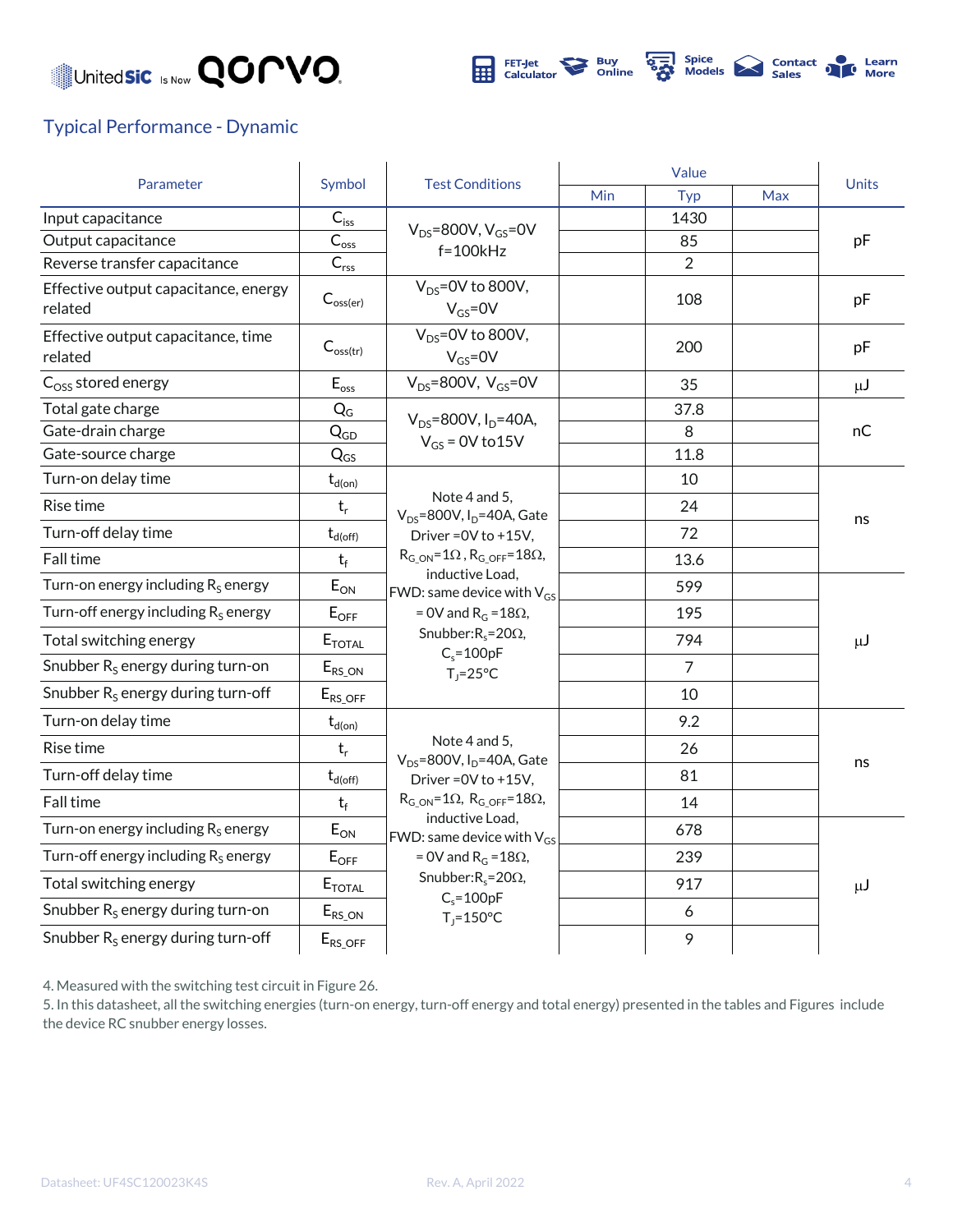United**sic** Is Now **QOMVO**.



Spice<br>Models **Contact** 

Learn

#### Typical Performance Diagrams



Figure 1. Typical output characteristics at  $T_J$  = - 55°C,



Figure 2. Typical output characteristics at  $T_J = 25^{\circ}C$ ,



Figure 3. Typical output characteristics at  $T_J$  = 175°C,  $tp < 250 \mu s$ 



Figure 4. Normalized on-resistance vs. temperature at  $V_{GS}$  = 12V and  $I_D$  = 40A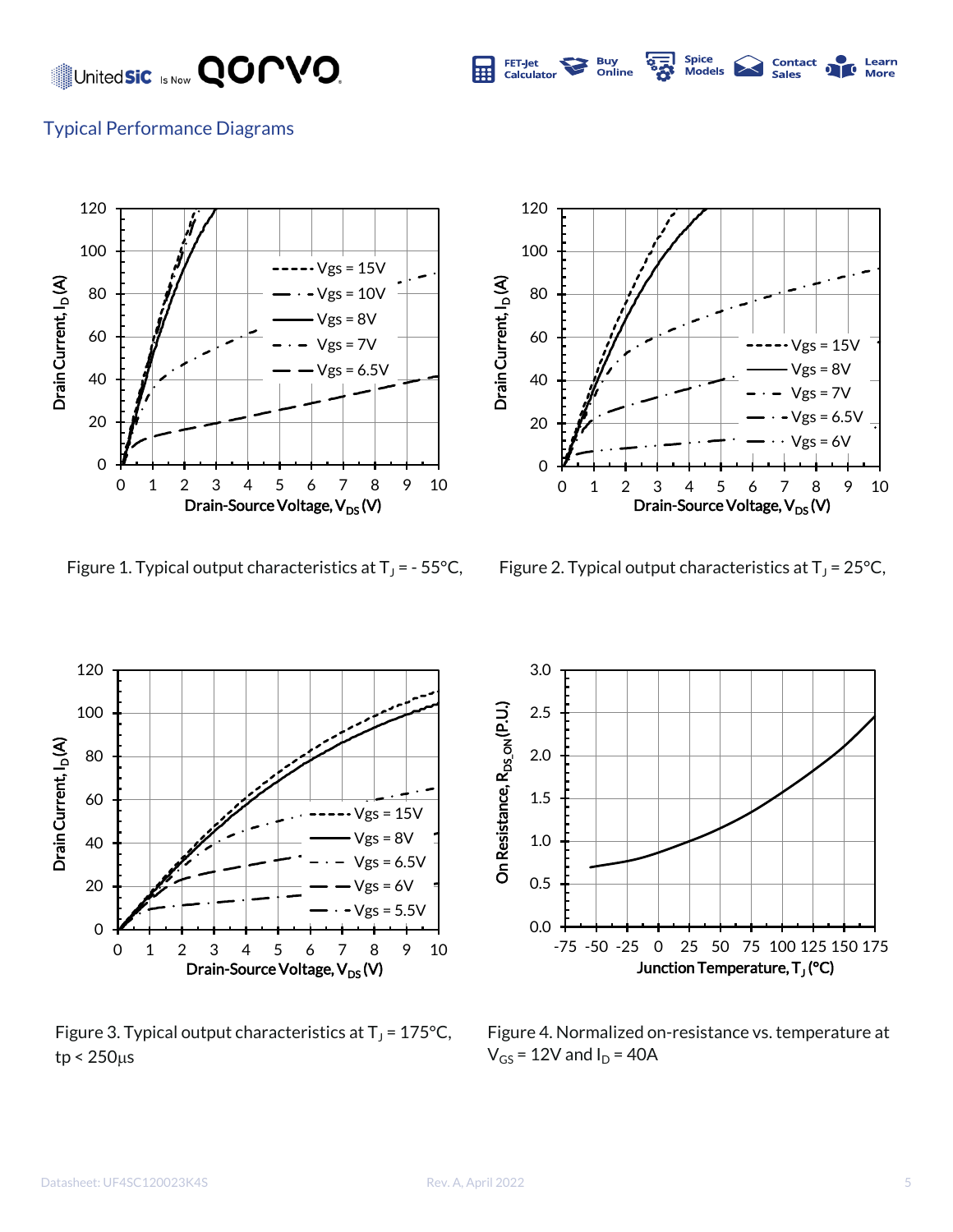## United**sic** Is Now **QOPVO.**



Figure 5. Typical drain-source on-resistances at  $V_{GS}$  = 12V



Spice<br>Models

**Contact**<br>Sales

Learn

More

**Buy<br>Online** 

FET-Jet<br>Calculator

屈

Figure 6. Typical transfer characteristics at  $V_{DS}$  = 5V



Figure 7. Threshold voltage vs. junction temperature at  $V_{DS}$  = 5V and  $I_D$  = 10mA



Figure 8. Typical gate charge at at  $V_{DS}$  = 800V I<sub>D</sub> = 40A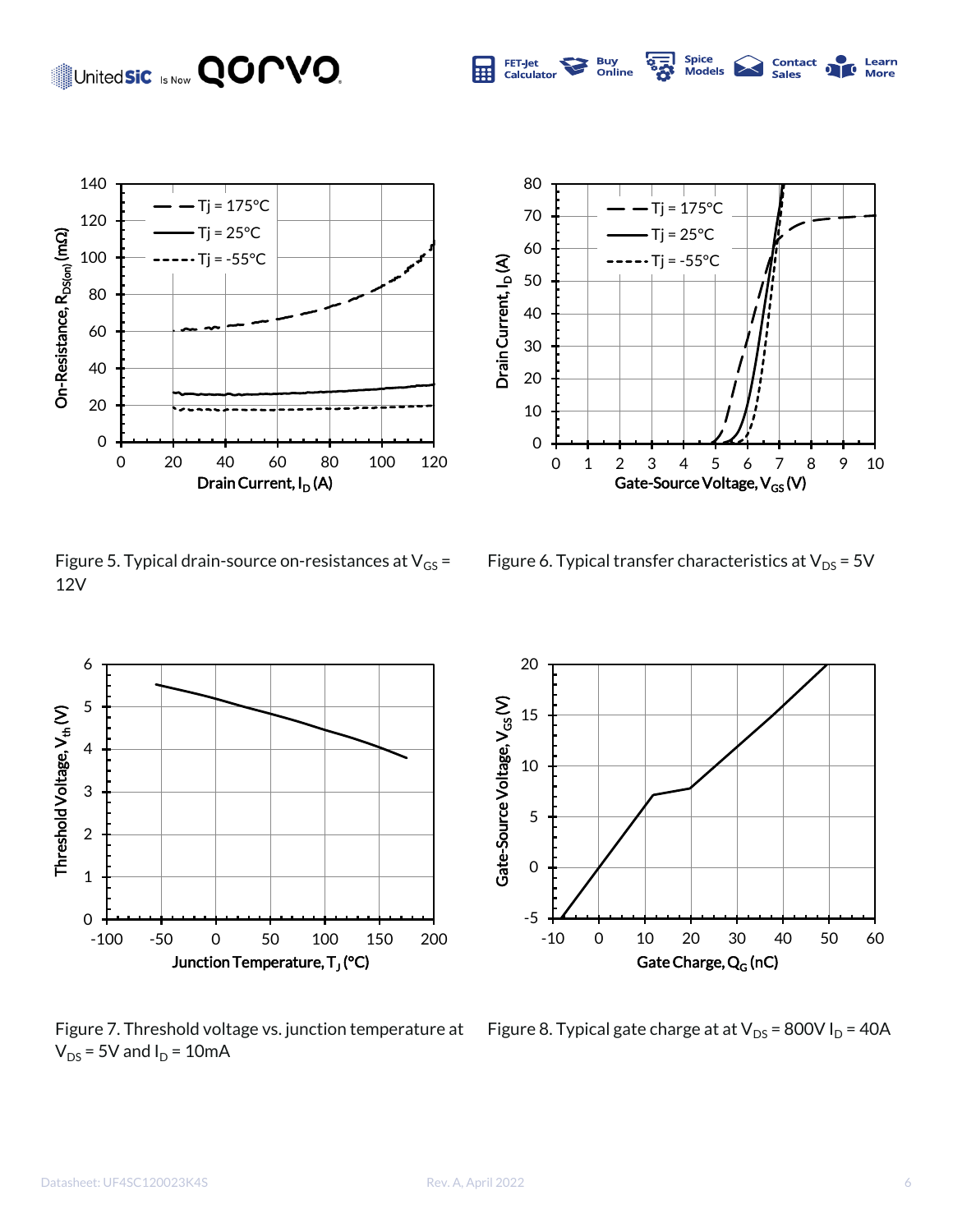## United**sic** Is Now **QOPVO**.



Figure 9. 3rd quadrant characteristics at  $T_J = -55^{\circ}C$ 



 $Vgs = 5V$  $Vgs = 8V$ 

-4 -3 -2 -1 0

Drain-Source Voltage,  $V_{DS}$  (V)

**Contact**<br>Sales

Learn



Figure 11. 3rd quadrant characteristics at  $T_J$  = 175°C



Figure 12. Typical stored energy in  $C_{\text{OSS}}$  at  $V_{\text{GS}}$  = 0V

-60

-50

-40

-30

Drain Current, I<sub>D</sub> (A)

Drain Current, I<sub>D</sub>(A)

-20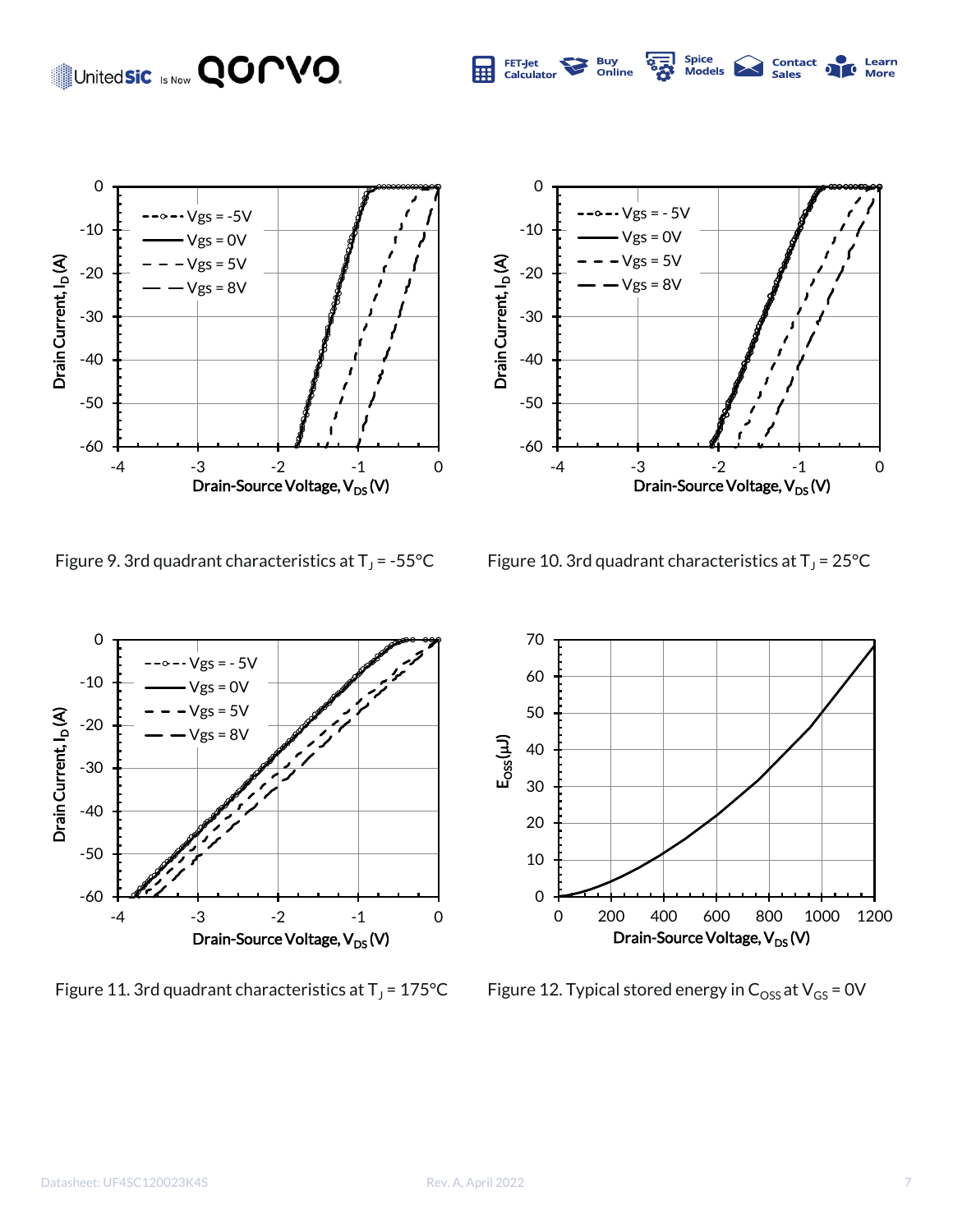### United**sic** Is Now **QOPVO.**





0

10

20

30

DC Drain Current, I<sub>D</sub> (A)

DC Drain Current, I<sub>D</sub>(A)

40

50

60

FET-Jet<br>Calculator

E





-75 -50 -25 0 25 50 75 100 125 150 175

Case Temperature, T<sub>C</sub> (°C)

Spice<br>Models

**Contact** 

Learn

More

**Buy<br>Online** 

Figure 15. Total power dissipation Figure 16. Maximum transient thermal impedance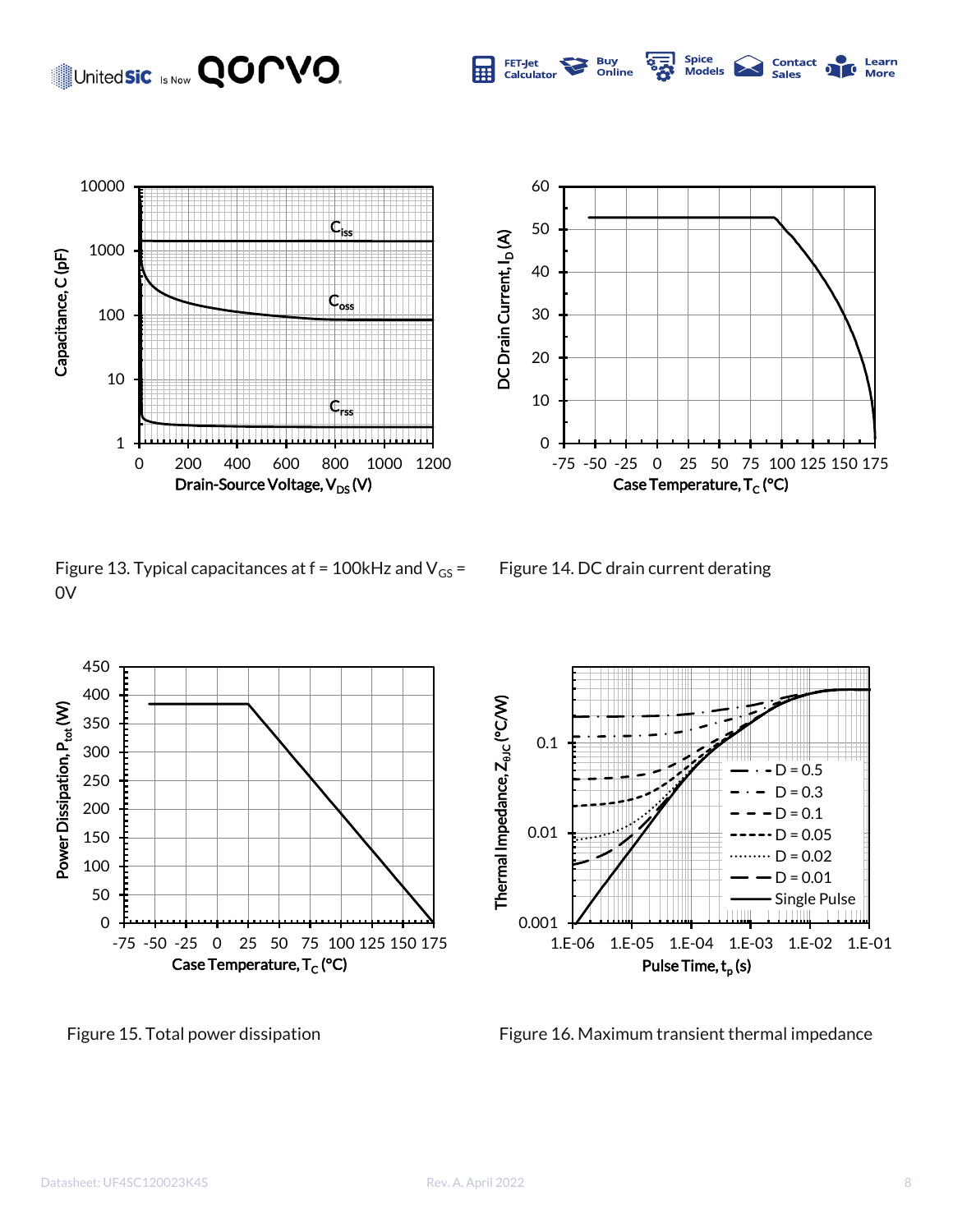### United**sic** Is Now **QOMVO.**





Spice<br>Models

**Contact** 

**Sales** 

Learn

**More** 

**Buy<br>Online** 

FET-Jet

Calculator

m

Figure 17. Safe operation area at  $T_c = 25^{\circ}C$ , D = 0, Parameter  $t_p$ 





Figure 19. Clamped inductive switching energy vs. drain current at V $_{\text{DS}}$  = 800V and T $_{\text{J}}$  = 25°C



Figure 20. RC snubber energy loss vs. drain current at  $V_{DS}$  = 800V and T<sub>J</sub> = 25°C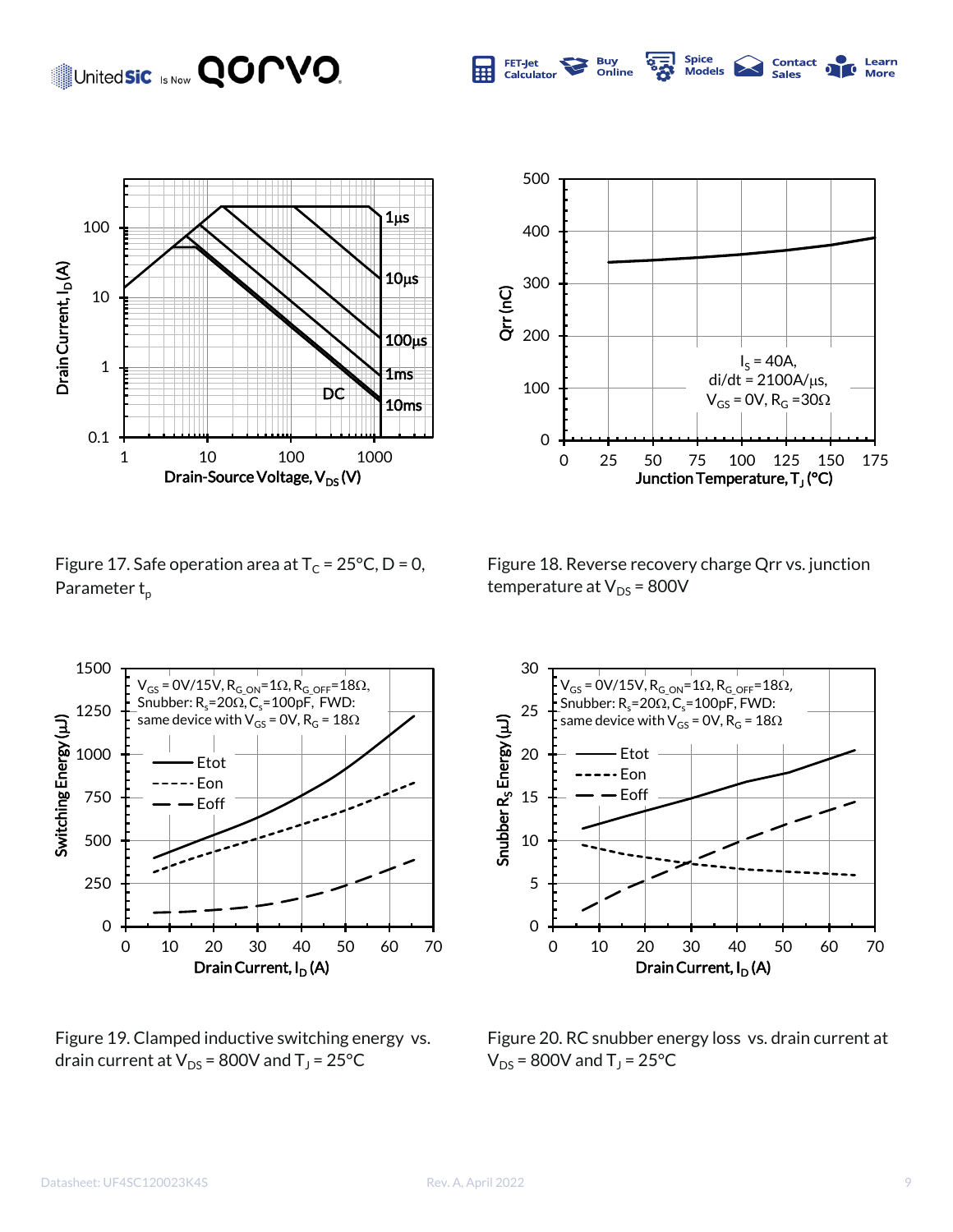#### Datasheet: UF4SC120023K4S Rev. A, April 2022 10

 $= 25^{\circ}$ C



Figure 23. Clamped inductive switching energies vs. snubber capacitance  $\, \mathsf{C}_\mathsf{S}\,$ at V $_\mathsf{DS}$  = 800V, I $_\mathsf{D}$  = 40A, and T $_\mathsf{J}$ Figure 24. RC snubber energy losses vs. snubber capacitance  $\text{C}_\text{S}$  at V<sub>DS</sub> = 800V, I<sub>D</sub> =40A, and T<sub>J</sub> = 25°C

0 10 20 30 40 50 0 100 200 300 400 Snubber Energy ( Snubber Energy (µJ) Rs\_Etot Rs\_Eon Rs\_Eoff  $R_{G\_OFF}$ =18 $\Omega$ ,  $R_s$ =20 $\Omega$ , FWD: same device with  $V_{GS}$  = 0V, R<sub>G</sub> = 18 $\Omega$ 

Figure 22. RC snubber energy loss vs.  $R_{G,EXT}$  at  $V_{DS}$  = 800V, I<sub>D</sub> =40A, and T<sub>J</sub> = 25°C



United**sic** Is Now **QOMVO** 

Figure 21. Clamped inductive switching energies vs.  $R_{G,EXT}$  at  $V_{DS}$  = 800V,  $I_D$  =40A, and T<sub>J</sub> = 25°C





Spice<br>Models

**Contact** 

Learn

More

**Buy** 

Online

**FET-Jet** 

Calculator

m

Snubber Capacitance, Cs (pF)

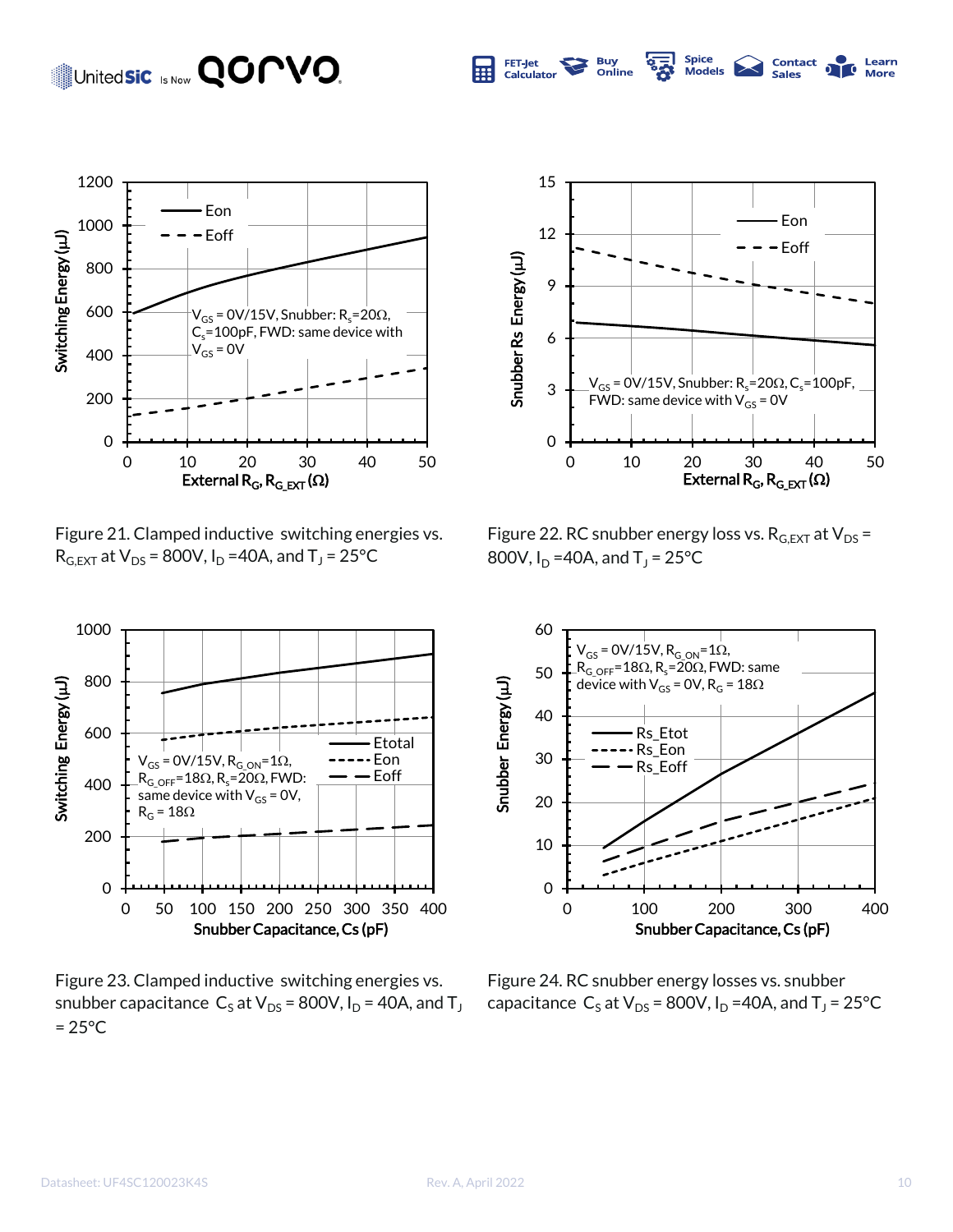#### Spice<br>Models United**sic** Is Now **QOMVO.** FET-Jet<br>Calculator **Buy<br>Online** 扁



Figure 25. Clamped inductive switching energy vs. junction temperature at  $V_{DS}$  =800V and  $I_D$  =40A



**Contact**<br>Sales

ð Ō. More

Learn

Figure 26. Schematic of the half-bridge mode switching test circuit. Note, a bus RC snubber ( $R_{BS} = 5\Omega$ ,  $C_{BS}$ =100nF) is used to reduce the power loop high frequency oscillations.